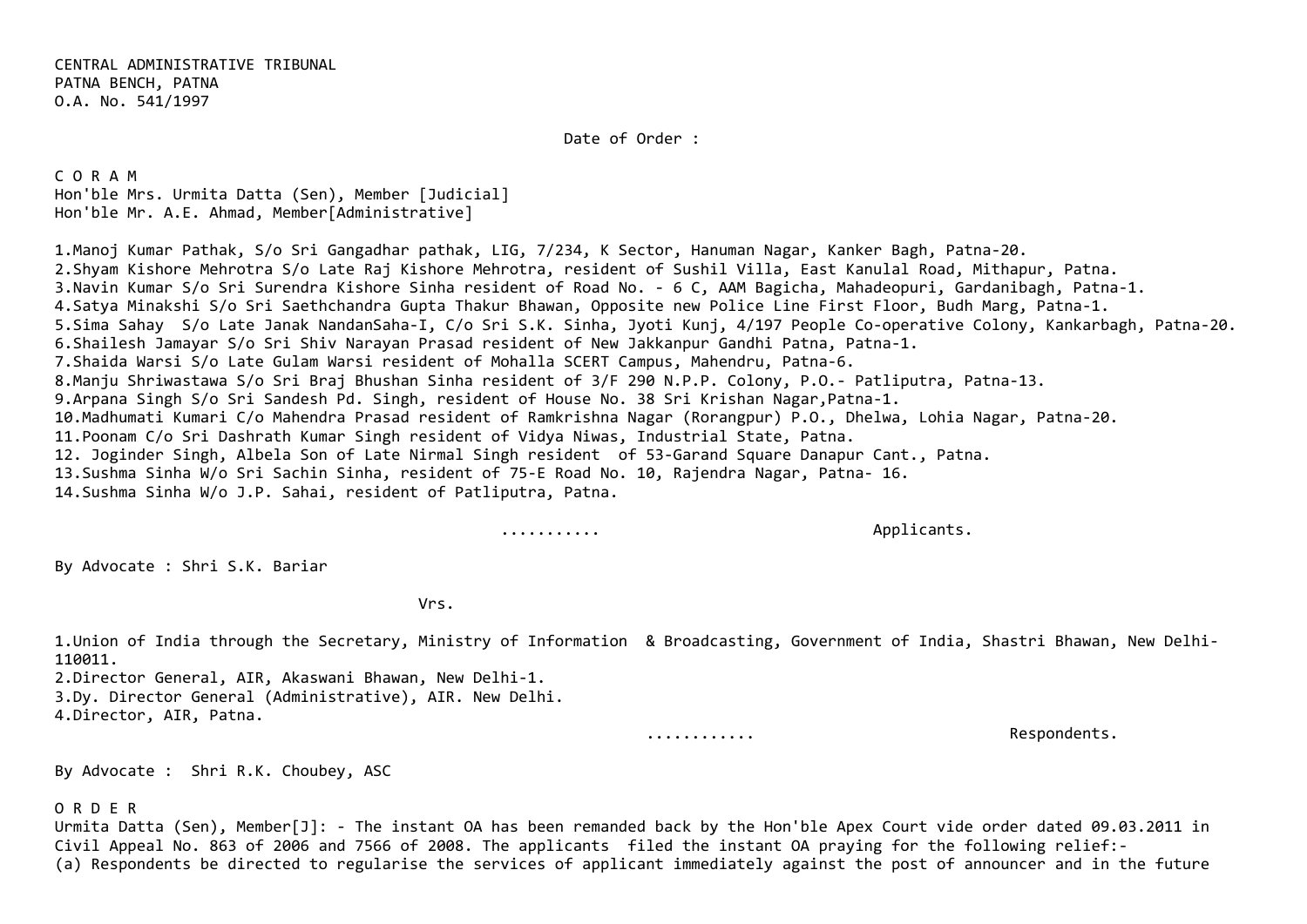vacancies.

(b) Respondents be directed to give the applicants the consequential benefits of such regularisation including arrears of salary or their posts and seniority etc.

(c) That any other relief or reliefs as Hon'ble Tribunal may deem fit and proper.

2. The respondents had also filed their written statement. After hearing both the parties, this Tribunal passed order dated 03.12.1999 with a direction to the respondents to consider the case of the applicants for regularisation and eventual absorption against the regular vacancy in due course in terms of the scheme formulated for regularisation of Casual Production Assistant and General Assistant in the All India Radio pursuant to the judgment of the Principal Bench of the Central Administrative Tribunal in OA No. 822/91 dated 18.09.1992 or alternatively to formulate a scheme for regularisation of the applicants in the light of the scheme formulated by the Department pursuant to the orders passed in OA No. 563/1986 and OA No. 822/81 within a period of four months. Being aggrieved with, the respondents AIR filed appeal before the Hon'ble High Court, Patna and after hearing both the sides, Hon'ble High Court, Patna confirmed the order of the Tribunal. Thereafter, again the respondents of the instant case had filed Civil Appeal No. 863 of 2006 and 7566 of 2008. Hon'ble Apex Court after hearing both sides in both the cases had observed as follows:‐

xxxxxxxx The respondents herein are announcers/comperes. There is no dispute, whatsoever, that they were engaged on a casual basis. It was specifically contended by the applicants that the respondents were engaged on assignment basis to work only for six days in a month , that is, for 72 days in a year. It was the further contention of the appellants that they were not engaged against any regular vacancy and therefore they were not appointed as regular announcers. It is under those circumstances, the appellants contended that the respondents were not entitled to regularisation on whatsoever basis. The Tribunal, miserably, failed to advert to these crucial aspects of the matter. There is no finding as such recorded by the Tribunal either accepting or rejecting the said contention. This issue, in our considered opinion, decides the fate of this case.

3. In view of the above order, the instant OA was restored. The applicants have filed two supplementary affidavit with annexures to substantiate their case and written statement to supplementary affidavit has been filed by the respondents. According to the directions of Hon'ble Apex Court, we have heard the learned counsel for both the parties and perused the records.

4. The case of the applicants is that they are casual employees of AIR, Patna working against sanctioned and vacant post since 1980 and onwards till date. The post of Announcer‐cum‐Comparer in AIR is a permanent post. The applicants had been appointed against the regular and sanctioned vacant post since the appointment of Casual Announcer‐cum‐Comparer is based in the light of Memorandum dated 26.03.1979 (Annexure P/3 to Supplementary Application ) of the Govt. of India, Director General, All India Radio, in which it is clearly stated that casual artist shall only be appointed/engaged against sanctioned and vacant post. The panel of Casual Announcer-cum-Comparer shall be reviewed time to time in the light of qualification applicable at that time and the Directorate had issued the letter dated 24.01.1983 in this regard (Annexure P/4 to Supplementary Application). It is stated that the mode of recruitment process and eligibility criteria in this case is exactly similar to the direct recruit/permanent announcers in the AIR. The applicants after passing the written test, audition test and personality test as well as undergoing training with Senior Permanent Announcers and thereafter only they were engaged and performed the duties and responsibilities of Announcer‐cum‐Comparer. The panel of casual artists should be prepared as per available vacancies and not anticipated vacancy of the Announcer‐cum‐Comparer of the same year, which is clearly emphasized in para‐8 of the Recruitment Rule of Announcer‐cum‐ Comparer. It is submitted by the applicants that as per the report of the Lok Sabha (2009‐10) for Empowerment Committee of Women working in Prasar Bharti, it is clearly mentioned in para number 59 that Casual Employees are working against the permanent nature job/post and therefore the Committee had recommended for a policy of regularisation, which should be finalized and put into operation immediately. Thus, it is apparently clear that the Parliamentary Committee had observed that the Casual Employees of AIR are working against the permanent posts. The applicants have further submitted that the Parliament had also observed that limit of 72 days of engagement in a year is again an unfair measure and there should be uniformity and the limit of 72 days in a year should be scrapped forthwith in AIR. In view of the recommendation for scrapping of the limit of 72 days engagement in a year by the Parliamentary Committee, the AIR had scrapped the limit of 72 days engaged in a year or six days in a month and now as per the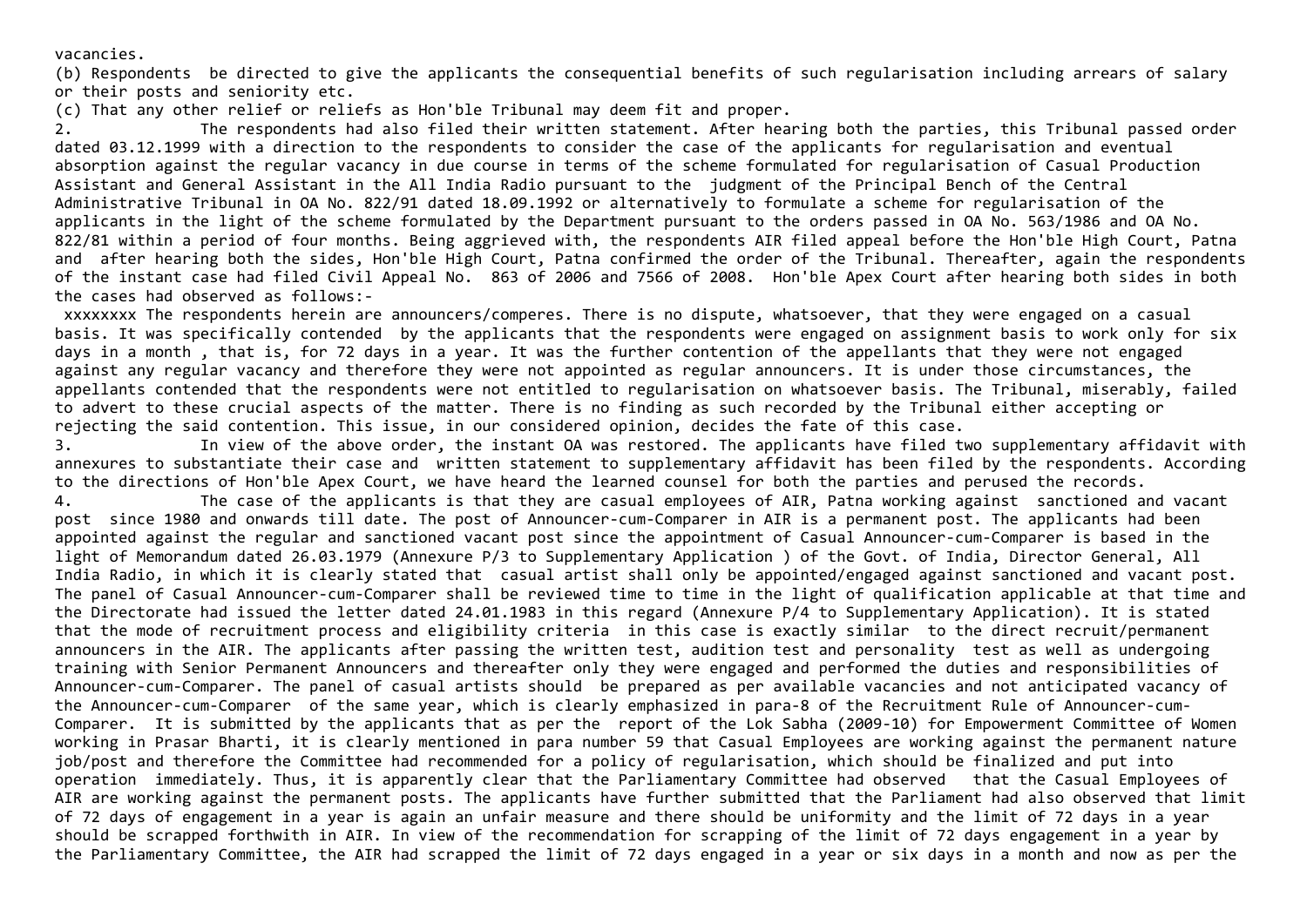letter dated 31.03.2011 (Annexure P/2 to 2nd Supplementary Application), the booking of six days has been enhanced in 29 days in a month. It is reiterated that the fact of working of the applicants against the sanctioned and vacant posts is also apparent from para‐4 of letter dated 31.03.2011. It is submitted that now the applicants have been assigned the work as per the letter dated 31.03.2011 and there is no embargo of six days in a month and 72 days in a year. It is stated that the working hours of the applicants is 7 hours 20 minutes like the permanent Announcer‐cum‐Comparer as it is apparent from the duty chart of the applicants and also the information under RTI Act was given by the office of Director General, AIR, New Delhi vide letter dated 07.09.2012 (Annexure P/5 to 2nd Supplementary Application), in which the Director General had informed that the working period of the Casual Announcer is 7 hours 20 minutes in pursuance of letter dated 14.08.2012 (Annexure P/4 to 2nd Supplementary Application). The applicants have submitted that on 09.06.1992 the Doordarshan had extended the benefits of the earlier scheme for regularisation to its casual artists as per the direction of the CAT in OA 563/1986 in the case of Anil Kumar Mathur and Others. In the extended scheme of 1992, which is based on 08.09.1978 scheme, only the number of days and cut off dates has been changed.

5. The applicants have further submitted that the casual artists of AIR filed a case bearing OA No. 822/1991, praying for the benefits as has been granted in the Anil Kumar Mathur's case. The CAT, Principal Bench, in the said OA, had directed the Ministry of Information and Broadcasting to formulate a regularisation scheme for its casual employee/workers and to implement within time limits stipulated in the judgment dated 14.02.1992, but in pursuance of order passed in OA No. 822 of 1991 ( Suresh Sharma and Others vs. UOI & Others), the AIR had only extended the benefits of regularisation to the Casual Production Assistant and Casual General Assistant, which is contrary to the order passed by the CAT, Principal Bench, New Delhi in OA No. 822/1991. It is stated that leaving the Casual Announcer‐cum‐Comparer out of regularisation scheme is arbitrary and illegal since Casual Production Assistants and Casual General Assistants are being regularised as per the regularisation scheme against completion of 72 working days in a year. It is again submitted that in different cases of AIR, the Principal Bench of CAT had directed regularisation of casual employee of AIR, who have not completed 72 working days in a year. It is submitted that the respondents along with the Secretary, Ministry of Information and Broadcasting has intentionally only kept out the Casual Announcer-cum-Comparer from the benefits of regularisation on the mistaken concept of the overall situation and plea that they were not party in the OA No. 822/1991. Thus the casual announcer could not be provided with the benefits of regularisation from the scheme in spite of the fact that even if the applicants had already completed 72 working days in a year and also they are exactly similarly situated casual employees like Production Assistant and General Assistants and they are booked under the same Contract Sheet, i.e. P‐5 of the AIR, thereby giving a complete go by the order passed in OA 822/91 in Suresh Sharma's case. It is submitted that the applicants should be regularised against the vacant post of Announcer‐cum‐Comparer as there are 9 posts of Announcer and three posts of Comparer are vacant as evident from the letter dated 07.05.2012 of the AIR, Patna.

6. It is also stated that as far back as in the year 1978, Ministry of Information and Broadcasting had formulated a Scheme for regularisation of casual artist, i.e. (i) Announcer (ii) Musician (iii) Assistant Editor (iv) Production Assistant (v) General Assistant of All India Radio. The Department had regularised all casual artists, including announcers, who came under the scheme dated 08.09.1978 (Annexure P/9 to Supplementary Application) and further extended the scheme on 10.07.1981 (Annexure P/10 to Supplementary Affidavit). The extended scheme/revised scheme dated 10.07.81 and 21.08.81 (Annexure P/11 to Supplementary Affidavit) are incorporated in the recruitment rule for the artist of All India Radio. The scheme dated 10.07.1981 and 21.08.1981 is undisputedly applicable for casual artists of All India Radio and as well as Doordarshan. It is submitted that on 09.06.1992, the Doordarshan had extended the benefits of earlier scheme dated 10.07.81, which is based on 08.09.1978 scheme, wherein only the number of days has been modified and framed a new scheme for regularisation of its casual artists as per direction of the CAT in OA No. 563/1986 in the case of Anil Kumar Mathur and Ors . In OA No. 822/1991, the Principal Bench of the Tribunal had directed the Ministry of Information and Broadcasting to formulate a regularisation scheme to all its casual employee/workers and to implement within time limits stipulated in the judgment dated 14.02.1992, but the department had not regularised the service of the applicants as a result of which they filed case for regularisation of service. Thus, it is prayed by the applicants that the department may be directed to regularise them since it is settled by the Hon'ble Supreme Court in the case of K. Ajit Babu and Others Vs. UOI that once the CAT directed and decided the point then other CAT should follow the same. It is further submitted by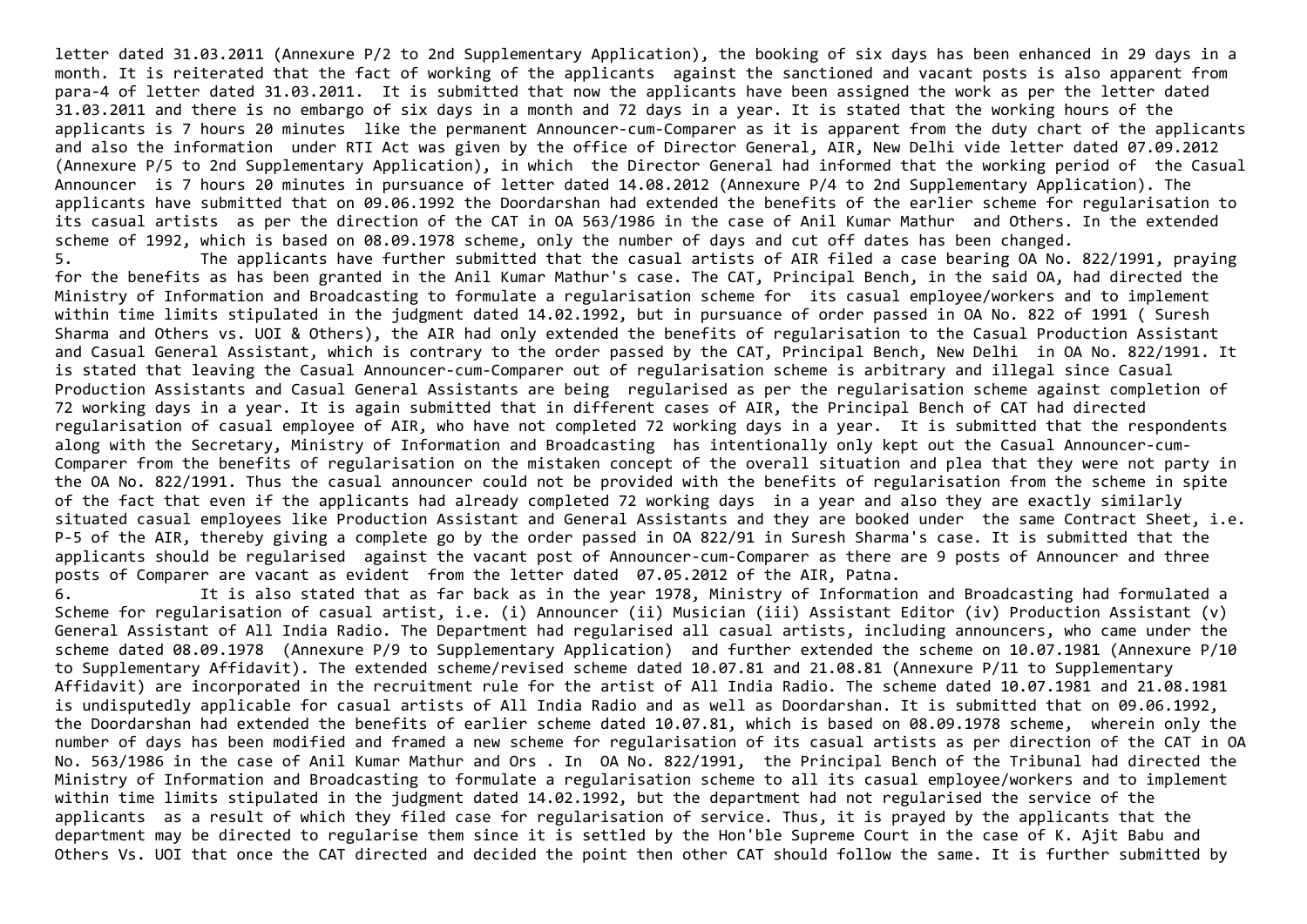the applicants that they have been working in AIR, Patna as casual Announcer-cum-Comparer for the last 18 to 30 years and now they are not eligible for any government service as their age have already been expired.

7. The respondents have filed their written statement as well as supplementary written statement with regard to supplementary affidavit, has been filed In their written statement, the respondents have stated that the applicants were booked on need basis on the terms and conditions accepted by them. Respondents have denied the claim of the applicant and have stated that as per rules, a Casual Announcer‐cum‐Comparer can be booked on assignment basis maximum for six days in a month. It is stated by the respondents that though it is true that as per prescribed rules, the candidates who have requisite qualification, interest in the relevant field and applied for same will have to undergo written test, audition test followed by personality test but the rules and regulations for appointment to the regular post of Announcer‐cum‐Comparer is totally different. Neither prescribed Selection Board for recruiting regular Announcer-cum-Comparer had been constituted nor any roster point for reservation was followed in the case of appointment of Casual Announcer‐cum‐Comparer, who were engaged on assignment basis as per normal procedure. It is submitted that the decision cited by the applicant cover only for those posts which performs their work behind the camera as is done in the case of Doordarshan, but cannot be done in case of AIR.

8. We have heard both the parties and perused the records as well as written arguments submitted by both the parties as the case has been remanded back by the Hon'ble Apex Court with observation that as per the respondents, the applicants were engaged on assignment basis only for 6 days in a month, i.e. for 72 days in a year as well as they were not engaged against any regular vacancy and therefore they were not appointed as regular announcers and thus they are not entitled for regularisation. Hon'ble Apex Court while remanding back this matter to the Tribunal has observed that in the earlier order the Tribunal neither accepted nor rejected this contention. Thus, presently we have to find out whether the applicants are entitled to the same benefit or not as per the submissions made by the respondents.

9. It is observed that as per the applicants, they were appointed since 1980 onwards against the vacant and sanctioned post in the light of Memorandum dated 26.03.1979 issued by the Govt. of India , Director General, All India Radio wherein it is specifically stated that no Casual Artist will be engaged except against sanctioned post and that also only to meet the urgent programme commitments and requirements which are inescapable. The said Memorandum also stipulates that Head of Stations may initiate action for formulation of different approved panels for casual artists for various categories of posts such as Announcers, Sub‐Editors (Scripts), and Instrumentalists etc. which are filled by direct recruitment from the open market, in the normal course, every year between January and April, to be utilised in the course of the year. It is also observed that Para 1, 2 and 7 of the said Memorandum reads as follows:‐

1. No Casual Artist will be engaged except against sanctioned post and that also only to meet the urgent programme commitments and requirements which are inescapable. Casual engagements should be resorted to only till regular recruitment has been made which should not in any case take more than six months. Casual engagement for shorter spells may be made only when a regular staff artist has proceeded on long leave.

2. In the case of number of post of Staff Artists the method of recruitment prescribed is that limited selection would be made from eligible specified categories of existing staff artists. In the event of any such new posts being sanctioned or a regular staff artist holding such post, proceeding on long leave and it becoming necessary to fill the vacant post on adhoc basis for short duration, it may be done from amongst the eligible staff artists at the given station and not necessarily on all India basis if the duration of such appointments is going to be short.

7. Casual Artists in the case of direct recruitment and staff artists in the case of limited selection, if it is for occasional engagement, should have the same educational qualifications, experience and age limits etc. as prescribed in the recruitment rules for regular selection. The underlying idea is that sub‐qualified persons should not be appointed even on casual basis.

10. The above guidelines have not been specifically denied by the respondents either by filing any counter affidavit or during the hearing.

11. In pursuance to the above direction of the Hon'ble Apex Court, let us first adjudicate the issues mentioned by the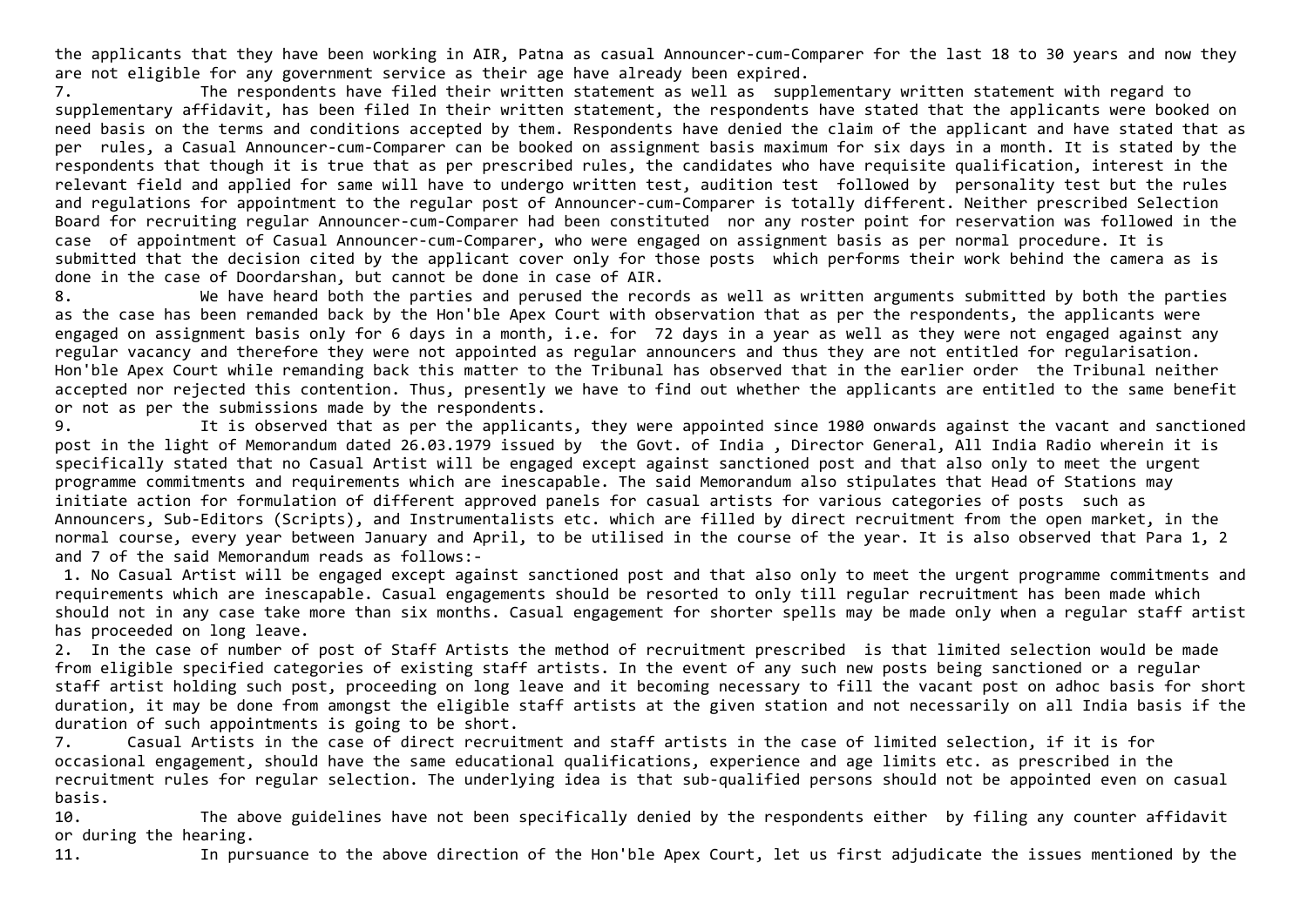Hon'ble Apex Court in their order and thereafter also to decide whether the applicants are similarly circumstanced with the above mentioned judgment passed by the CAT, Principal Bench. During the course of hearing, the learned counsel for the applicant has also referred to the latest circular of the Department dated 31.03.2011, wherein it is written that number of regular Announcer‐cum‐ Comparer posted at the station should not exceed the sanctioned strength in the particular cadre, which means till today the casual artists are being booked against the sanctioned strength of the particular cadre. It is also admitted fact that appointments of the applicants were made according to the recruitment rule of Announcer‐cum‐Comparer and through proper advertisement, and from the perusal of abovementioned circular dated 26.03.1979, it is observed that the process of recruitment of regular Announcer‐cum‐ Compere in the AIR is exactly similar. The panel of casuals had been prepared as per available vacancies and not against the anticipated vacancies of the same year, which is clearly emphasized in para‐8 of Recruitment Rule of Announcer‐cum‐Comparer . 12. It is also observed that in the year 1978, the Ministry of Information and Broadcasting had formulated a scheme for regularisation of casual artists, i.e. (i) Announcer , (ii) Musician, (iii) Assistant Editor (iv) Production Assistant (v) General Assistant and the Department had regularised all casual artists including Announcer‐cum‐Comparer, who came under the scheme dated 08.09.1978 and further extended the scheme on 10.07.1981. The extended scheme/revised scheme dated 10.07.81 and 21.08.81 is

incorporated in the Recruitment Rule for the artists of the All India Radio. The scheme dated 10.07.81 and 21.08.81 is also applicable for casual artists of AIR as well as Doordarshan. Thereafter also as per order passed in OA 563/1986 as well as OA 822/1991, the Doordarshan and AIR have formulated a scheme by extending the earlier schemes and have given the benefit to the Production Assistants, who were also similarly situated in the parent circular of 1978.

13. It is also observed that according to the applicants, working hours of the applicants is 7 hours and 20 minutes like permanent Announcer‐cum‐Comparer Announcer‐cum‐Comparer and while the casual announcers are getting 6 days assignments in a month on consolidated amount of Rs. 450 to Rs. 600/‐ per assignment, ignoring the relevant fact that after completion of their assignment, they are allowed only the consolidated remuneration. The applicants have referred the Scheme dated 17.03.1994, para 2 and 3 of which are as follows:‐

2. It has been brought to the notice of this Directorate that although these Casual Staff Artists were engaged for 10 days or have been working on 2‐3 assignments in a month on a consolidated amount of Rs. 400‐500 per assignment, but in actual practice, they have been working 'throughout the month. This aspect has been examined by the Directorate in consultation with the Ministry of I&B and procedure to be followed for arriving at the number of days of casual booking will be as under.

3. The number of days for the purpose of regularisation will be computed on the basis of actual wages given to the Casual Staff Artist has been paid an aggregate sum of Rs. 1500 in a month whether for working for 10 days or for 2‐3 assignments in a month and the minimum was prevalent in the State at the relevant time was Rs. 50; the staff artist would be deemed to have worked for 30 days in a month (i.e. Rs. 1500 divided by 50) subject to the condition that the days so computed would not exceed 25 days in a month.

14. As per para‐3 of the Revised Scheme dated 17.03.1994 (Annexure P/8 of Supplementary Application), counting of number of days is based on Minimum Wages Act and as per the said para‐3 the applicants are working not less than 22 days in a month for six assignments. Now the counting of number is based on para‐3 of the Revised Scheme dated 17.03.1994 (Annexure P/8 to Supplementary Application), which has been confirmed by the Hon'ble Apex Court. It is also observed that in the scheme framed by the AIR for Production Assistant, General Assistant, General Assistant and Transmission Executive as per direction dated 18.09.92 in the case of Suresh Sharma in OA No. 822 of 1991, where 72 days assignment is fixed for AIR in consultation with Ministry of I&B for the regularisation of casual artist of AIR and this fact was considered by the CAT, Principal Bench in Suresh Sharma's case. In pursuance of that order AIR had only extended the benefits of regularisation to the Casual Production Assistant and Casual General Assistant, which is contrary to the order passed by the order passed in the Suresh Sharma's case. According to the respondents, they are denying the same benefit on the ground that the applicants were not party in the said application. It is also observed that in para‐9 of the said order, after considering the earlier judgment passed by the CAT, Principal Bench as well as scheme formulated by the Ministry of Information and Broadcasting, the Tribunal has ordered that

We respectfully reiterate the same view. Accordingly, the present application together with the MPs filed thereunder are disposed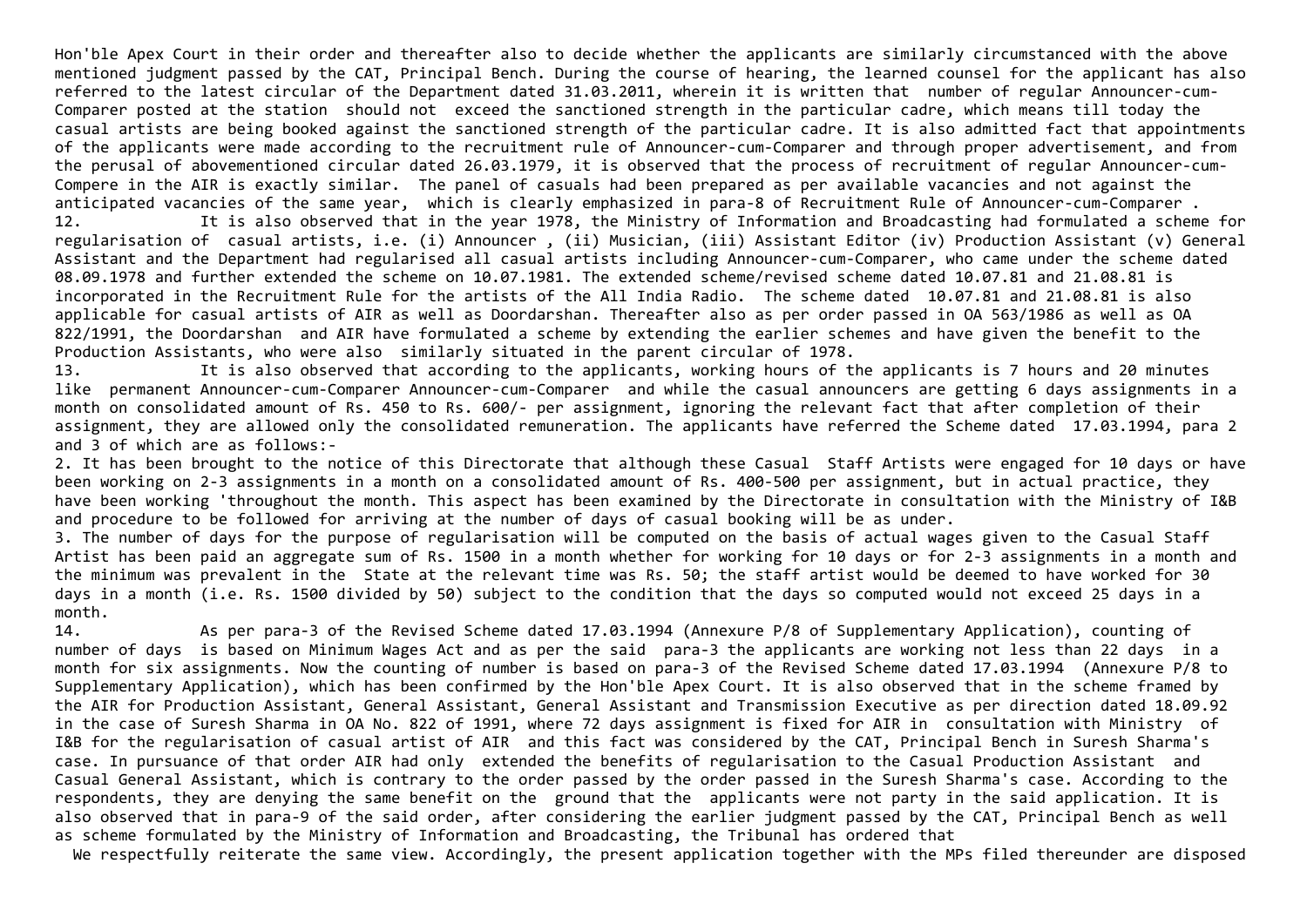of with the direction to the respondents that the case of the applicants should also be considered in accordance with the scheme to be formulated and implemented by the respondents for regularisation of all the casual workers within the time limit stipulated in the above mentioned judgment dated 14.02.1992.

15. Thus, when there is a general order for formulation of scheme for all casual workers, which also includes the present applicants, i.e. Announcer‐cum‐Comparer, who are similarly circumstanced with the Production Assistants and others as all of them were appointed on daily rated basis and by same Contract Sheet, i.e. P‐5 for 72 days, which is not denied by the respondents. Thus, they cannot discriminate the similarly circumstanced persons on the ground that they were casual artists as the Production Assistants and General Assistants were also casual artists as per the rules and schemes of the Department. It is noted that after being appointed on the same Contract Sheet, i.e. P‐5 format of the AIR, the Production Assistants and General Assistants are being regularised after completion of 72 days assignment in a year whereas, the applicants i.e. Announcer-cum-Comparer are denied to be regularised in spite of the fact that they were engaged on the same Contract Sheet P‐5 format of the AIR and completed 72 days assignment in a year. Moreover, not only AIR but also Doordarshan had also regularised their casual artists of different posts who were engaged against Contract Sheet of P‐5 format.

16. Thus, we are not convinced with the plea of the respondents that the applicants are not entitled for regularisation since they were engaged on assignment basis of working only for 6 days in a month, i.e. 72 days in a year. In our view, the respondents are taking different grounds at different time for denying the benefit of regularisation of the scheme. In one hand, they have submitted that applicants are not entitled to get the benefit of order passed in OA 822/1991 as they are not the parties, on the other hand they are saying that the applicants are not eligible as they were engaged for 72 days in a year, but in the contrary they have formulated a scheme or rather extended the earlier schemes for the Production Assistants and General Assistants who were also engaged for 72 days in a year under the Contract Sheet of P‐5 format. Thus, in all the cases the casual artists were engaged on daily rated basis through the Contract Sheet (P‐5 format) and while giving benefit to some sets of posts and denying the same to the others is a clear demonstration of discrimination and arbitrariness on the part of the respondents. 17. Moreover, it is observed that the respondents, who have further formulated or extended the earlier scheme to the Production Assistants in pursuance of the direction given by the CAT, Principal Bench in OA 822/1991, wherein there is a clear direction to formulate a scheme for all casual artists, which includes the applicants (Announcer-cum-Comparer) as well as Production Assistants and Assistant Editors etc. It is further observed that in 1978 circular, which is the parent circular for regularisation, a scheme was made for regularisation of Announcer‐cum‐Comparer, Assistant Auditor as well as the Production Assistant and Newsreaders etc. Thus the plea of the respondents that they are not similarly circumstanced is not tenable and acceptable to us as the nature of appointment and hours of duty are all the same with the employees who were given the benefit of the earlier scheme dated 26.03.1979 which has also not been denied by the respondents, in our view the applicants are entitled to be regularised as per the scheme formulated by the Ministry of Information and Broadcasting.

18. In our opinion, the contention of the respondents that the applicants are not engaged against the sanctioned and vacant post is also not tenable as the applicants were admittedly selected through proper notification and after going through the written examination, interview and training in a similar process required for regular Announcer -cum- Comparer in view of the Circular dated 26.03.1979 . In view of the above, the contention of the respondents that the applicants are not entitled for regularisation and subsequent absorption as they have only worked for 72 hours in a year and they are not engaged against regular vacancy is not tenable or acceptable to us and in our opinion the applicants are entitled to be considered for regularisation and subsequent absorption being similarly circumstances with the persons who got benefit under the different schemes made either as per direction of this Tribunal in OA No. 822/1991 or their own scheme formulated earlier.

19. In view of the aforesaid discussions of the factual and legal aspect of the matter, we are of the opinion that the case of the applicants is also squarely covered by the judgment passed by the Hon'ble Apex Court in the case of State of Karnataka Vs. Uma Devi reported in 2006(4) SCC 1 as well as State of Karnataka & Ors. Vs. M.L. Kesari & Ors. Reported in (2010) 2SCC(L&S) 824, wherein the issue of regularisation of casual labour was dealt with. Hon'ble Apex Court in the matter of State of Karnataka & Ors. Vs. M.L. Kesari & Ors has held as under:‐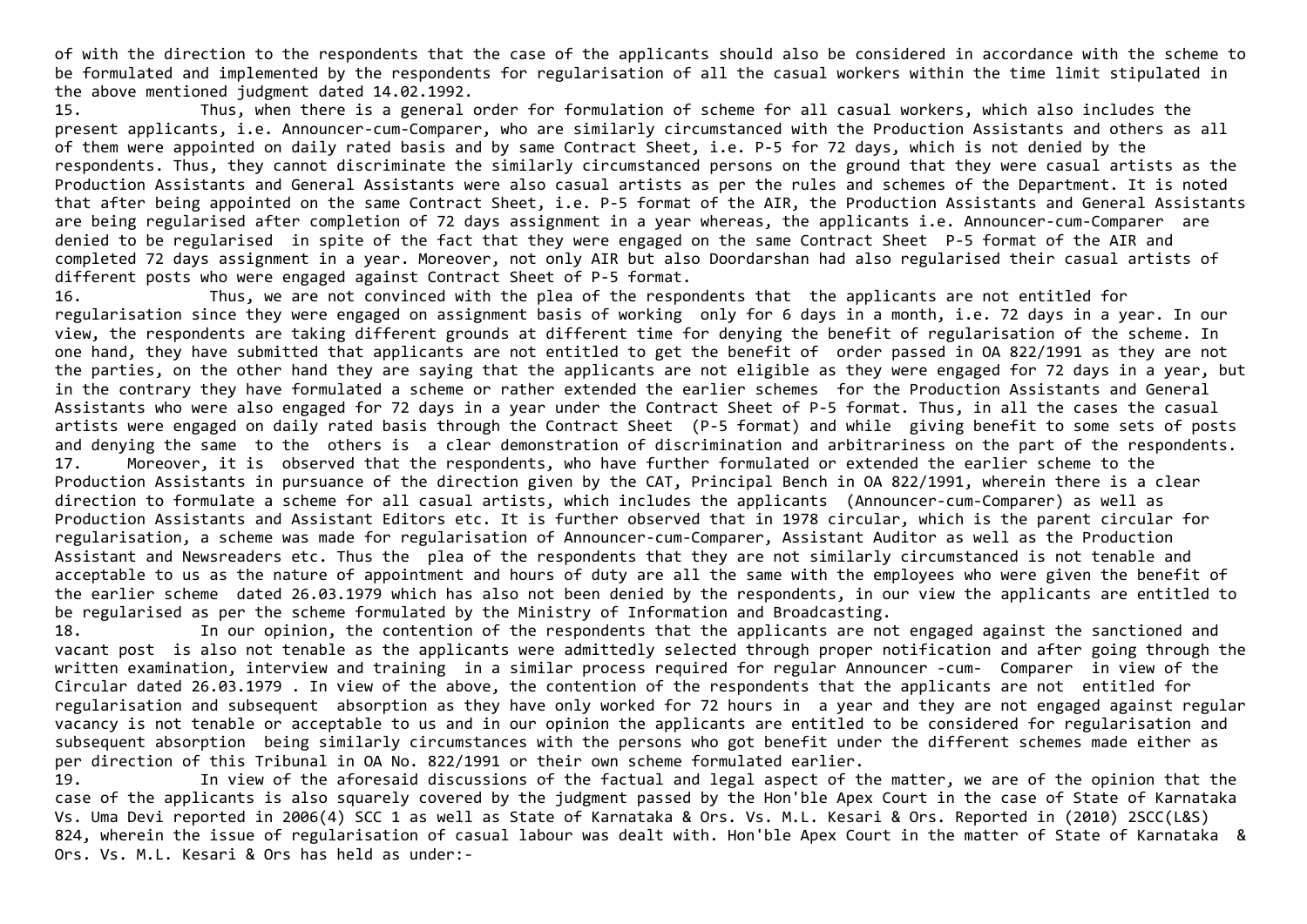.........................................................................................................

5. It is evident from the above that there is an exception to the general principles against 'regularisation' enunciated in Umadevi, if the following conditions are fulfilled:

(i) The employee concerned should have worked for 10 years or more in duly sanctioned post without the benefit or protection of the interim order of any court or tribunal. In other words, the State Government or its instrumentality should have employed the employee and continued him in service voluntarily for more than ten years .

(ii) The appointment of such employee should not be illegal, even if irregular. Where the appointments are not made or continued against sanctioned posts or where the persons appointed do not possess the prescribed minimum qualifications, the applicants will be considered to be illegal. But where the person employed possessed the prescribed qualifications and was working against sanctioned posts, but had been selected without undergoing the process of open competitive selection, such appointments are considered to be irregular.

Umadevi casts a duty upon the concerned Government or instrumentality, to take steps to regularize the services of those irregularly appointed employees who had served for more than ten years without the benefit or protection of any interim orders of courts or tribunals, as a one time measure. Umadevi directed that such one‐time measure must be set in motion within six months from the date of its decision (rendered on 10.04.2006).

6. The term ' one time measure' has to be understood in its proper perspective. This would normally mean that after the decision in Umadevi, each department or each instrumentality should undertake a one‐time exercise and prepare a list of all casual, daily‐wage or ad hoc employees who have been working for more than ten years without the intervention of courts and tribunals and subject them to a process verification as to whether they are working against vacant posts and possess the requisite qualification for the post and if so, regularize their services.

7. At the end of six months from the date of decision in Umadevi, cases of several daily‐wage/ad‐hoc/casual employees were still pending before Courts. Consequently, several departments and instrumentalities undertook the one‐time exercise excluding several employees from consideration either on the ground that their cases were pending in courts or due to sheer oversight. In such circumstances, the employees who were entitled to be considered in terms of para 53 of the decision in Umadevi, will not lose their right to be considered for regularization, merely because the one‐time exercise was completed without considering their cases, or because the six month period mentioned in para 53 of Umadevi has expired. The one‐time exercise should consider all daily-wage/adhoc/those employees who had put in 10 years of continuous service as on 10.04.2006 without availing the protection of any interim orders of courts or tribunals. If any employer had held the one‐time exercise in terms of para 53 of Umadevi, but did not consider the cases of some employees who were entitled to the benefit of para 53 of Umadevi, the employer concerned should consider their cases also, as a continuation of the one‐time exercise. The one time exercise will be concluded only when all the employees who are entitled to be considered in terms of Para 53 of Umadevi, are so considered.

8. The object behind the said direction in para 53 of Umadevi is two-fold. First is to ensure that those who have put in more than ten years of continuous service without the protection of any interim orders of courts or tribunals, before the date of decision in Umadevi was rendered, are considered for regularisation in view of their long service. Second is to ensure that the departments/instrumentalities do not perpetuate the practice of employing persons on daily‐wage/ad‐hoc /casual for long periods and then periodically regularise them on the ground that they have served for more than ten years, thereby defeating the constitutional or statutory provisions relating to recruitment and appointment. The true effect of the direction is that all persons who have worked for more than ten years as on 10.04.2006 (the date of decision in Umadevi) without the protection of any interim order of any court or tribunal, in vacant posts, possessing the requisite qualification, are entitled to be considered for regularisation. The fact that the employer has not undertaken such exercise of regularisation within six months of the decision in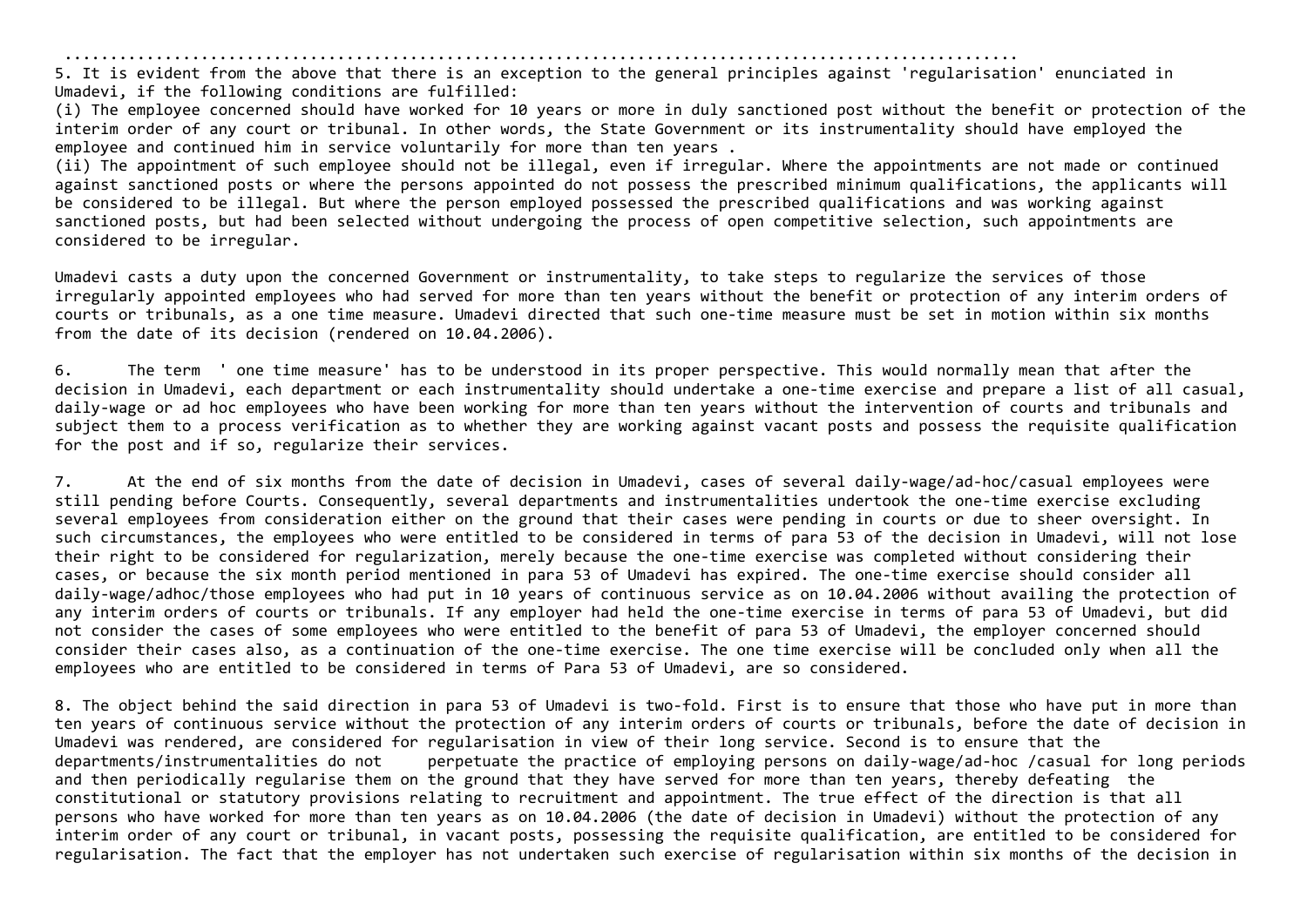Umadevi or that such exercise was undertaken only in regard to a limited few, will not disentitle such employees, the right to be considered for regularisation in terms of the above directions in Umadevi as a one‐time measure.

9. These appeals have been pending for more than four years after the decision in Umadevi. The appellant (Zila Panchayat, Gadag) has not considered the cases of respondents of regularisation within six months of the decision in Umadevi or thereafter.

10. The Division Bench of the High Court has directed that the cases of respondents should be considered in accordance with law. The only further direction that needs to be given, in view of Umadevi, is that the Zila Panchayat, Gadag should now undertake an exercise within six months, a general one time regularisation exercise, to find out whether there are any daily wage/casual/ad‐hoc employees serving the Zila Panchayat and if so whether such employees (including the respondents) fulfill the requirements mentioned in para 53 of Umadevi. If they fulfill them, their services have to be regularised. If such an exercise has already been undertaken by ignoring or omitting the cases of respondents 1 to 3 because of pendency of these cases, then their cases shall have to be considered in continuation of the said one time exercise within three months. It is needless to say that if the respondents do not fulfill the requirements of Para 53 of Umadevi, their services need not be regularised. If the employees who have completed ten years service do not possess the educational qualifications prescribed for the post, at the time of their appointment, they may be considered for regularisation in suitable lower posts. This appeal is disposed of accordingly.

20. In the instant case also, the applicants were appointed against the proper notification after passing successfully in the written examination, interview as well as training and were appointed against the sanctioned post as per the circular dated 26.03.1979 on daily rated basis and worked almost 22days in a month. It is noted that the contention of the respondents is that the applicants are not on the same footing with the regular employees as because neither prescribed Selection Board for recruiting regular Announcer/Compere had been constituted nor any roster point for reservation was followed in the case of appointment of Announcer/Compere, who were engaged on assignment basis as per normal procedure. But we are not convinced with the said contention of the respondents as admittedly the applicants were appointed against different notifications and after following proper procedure, and the question of roster point will come in case of permanent appointment and since admittedly they were appointed on daily rated basis as casual artists, obviously the question of roster point will not come, and thus, the ground for rejection on this count is not tenable. Moreover, as per the above mentioned judgment , i.e. in the cases of Uma Devi and M.L. Kesari (supra), the applicants were admittedly appointed and are working since 1980 and onwards continuously without any intervention of any court and as observed above, as their appointment was also against the sanctioned post and after due process , the benefit of regularisation as per the law settled by the Hon'ble Apex court in the cases of Uma Devi and M.L. Kesari (supra) cannot be denied to the applicants. In the present case also the case was filed in the year 1997 and it has gone upto the Hon'ble Apex Court and thereafter it has been remanded back to this Tribunal. Hence, the applicants are entitled to get the benefit of regularisation and subsequent absorption.

21. From the above observations, the findings arrived by us are as follows:-

(i)The applicants were appointed against the proper notification after passing successfully in the written examination, interview as well as training and were appointed against the sanctioned post as per the circular dated 26.03.1979 on daily rated basis. (ii)They were appointed against sanctioned vacant post as per circular dated 26.03.1979.

(iii)With regard to working of 6 days in a month or 72 days in a year it is observed that as per para 3 of the Revised Scheme dated 17.03.1994 (Annexure P/8 to Supplementary Application), counting of number of days is based on Minimum Wages Act and as per the said para‐3 the applicants are working not less than 22 days in a month for six assignments which has been confirmed by the Hon'ble Apex Court. The Doordarshan and AIR have also regularised their casual artists on the basis of the said OM dated 17.03.1994. In actual practice, the applicants have worked throughout the year. Thus, the plea of working of 72 days is not sustainable.

(iv)As the applicants are exactly similarly circumstanced with regard to their procedure of appointment as well as nature of appointment with the applicants of OA No. 563/1986 and OA No. 822/1991 they cannot be discriminated only on the ground of not